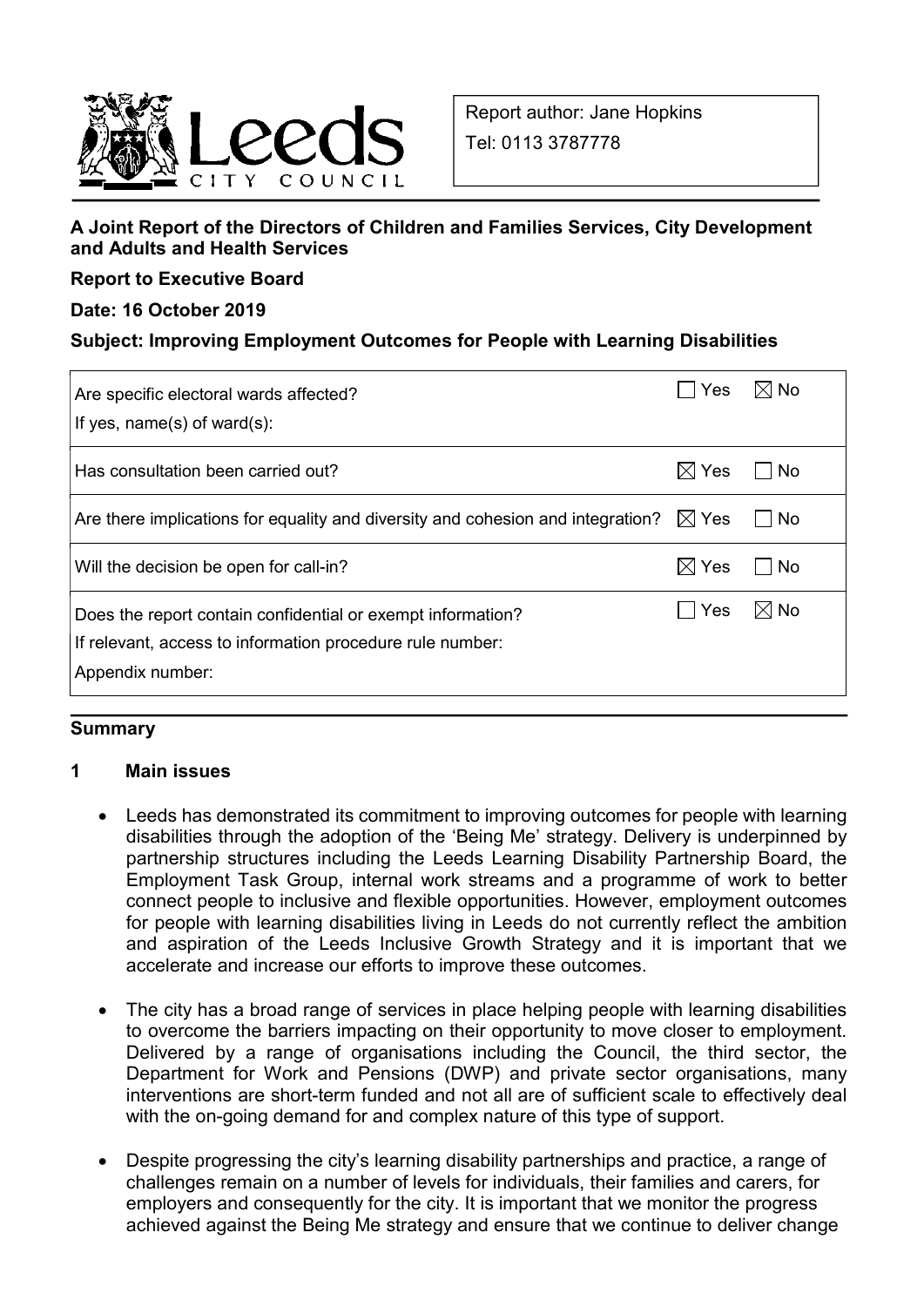that improves outcomes, particularly around employment. A number of key actions will add to the ongoing work to deliver the Being Me priorities to accelerate and consolidate progress, focusing on the proposal to establish a dedicated Hub and commission further targeted employment support for adults.

### 2. Best Council Plan Implications

- The activities delivered by the Council and its partners set out in the report contribute directly to our ambitions to enable all of our residents to benefit from a strong economy in a compassionate city. In particular, this range of activity contributes to the Best Council Plan 2019/20 – 2020/21 outcome for everyone in Leeds to earn enough to support themselves and their families and the Best Council Plan priorities around providing employment support and supporting economic growth and access to economic opportunities. It also supports our ambitions to be a city where all children and young people can grow up to lead economically active and rewarding lives.
- These activities also contribute to the achievement of the calls to action in the Leeds Talent and Skills Plan, the Leeds Inclusive Growth Strategy and the Health and Wellbeing Strategy to increase labour market activity and productivity through a more representative workforce and improved workplace health.

#### 3. Resource Implications

 Many of the ongoing activities described in the report are resourced by the Council and its partners. The proposal to develop a Hub for people with learning disabilities will include a wide group of stakeholders across the education, health and care and employment support sector and will deliver a reinvigorated approach to improving employment outcomes. Feasibility work is being progressed and it is anticipated that this will inform funding bids to external agencies and along with partner resources which will enable the Hub to be operational by summer 2020. The proposal for additional targeted employment support for adults is funded through an approved externally funded programme.

#### Recommendations

#### Executive Board is asked to:

- i) Note the work undertaken to date and the progress achieved against the priorities in the employment strand of Being Connected in the Being Me Strategy
- ii) Support the continued engagement with a broad range of stakeholders to improve employment outcomes for people with learning disabilities and note the opportunities presented through the ongoing work to develop a Hub for the city and additional targeted employment support for adults with learning disabilities.
- iii) Note that the Chief Officer Employment and Skills will work with Chief Officer Human Resources, the Deputy Director Adults and Health and the Deputy Director Learning, Children and Families to support the continuing work to improve employment outcomes for people with learning disabilities.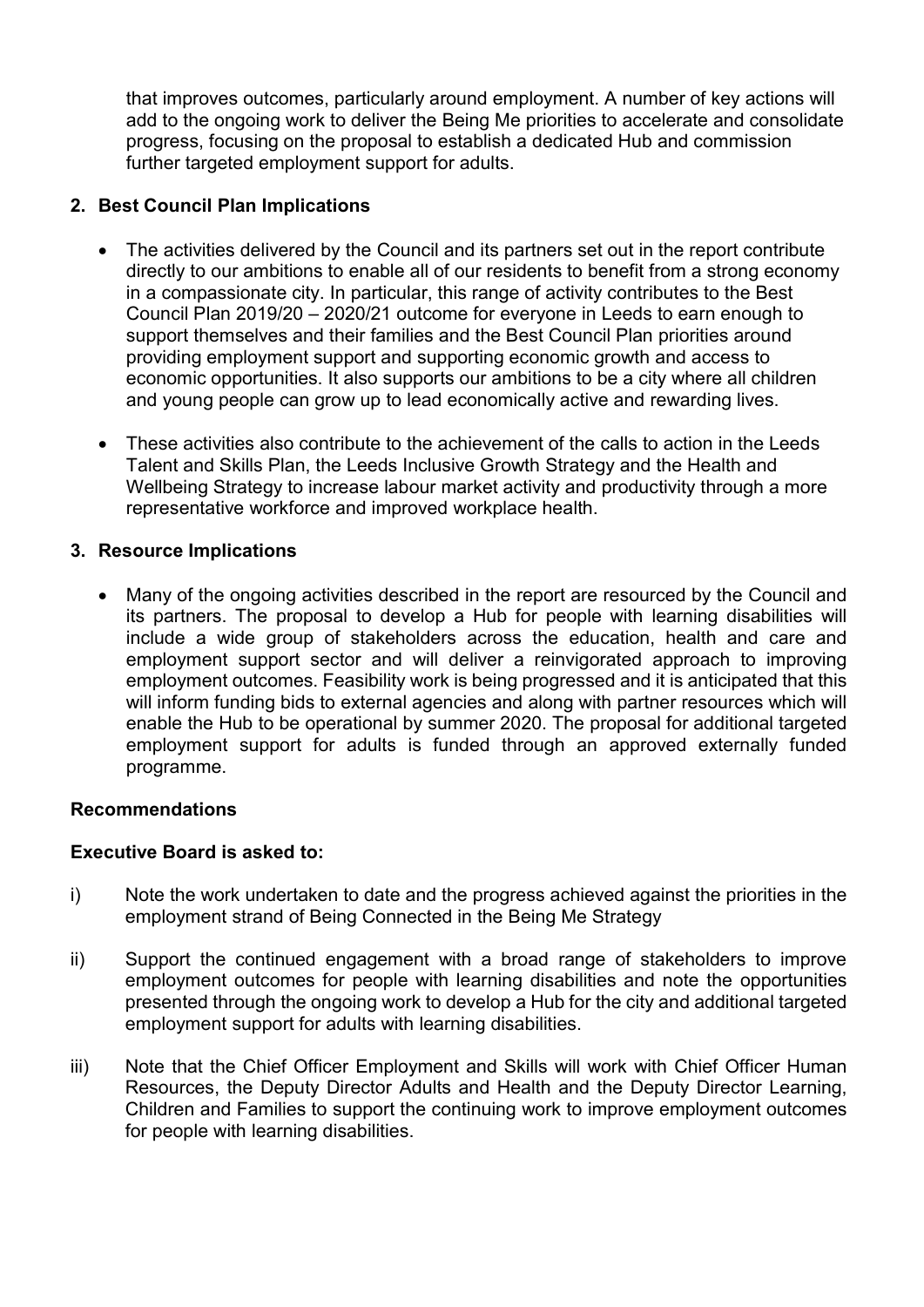# 1 Purpose of this report

- 1.1 This report responds to the resolution made at the Council meeting held on 10 July 2019 requesting an update on the work being undertaken to improve the employment outcomes for people with learning disabilities in Leeds.
- 1.2 The city's Being Me strategy, refreshed in 2018, helps to co-ordinate the efforts of the different organisations that support people with learning disabilities and their families and carers in Leeds. This report provides an update on the implementation of the relevant sections of the Being Me strategy along with additional actions that the Council will take with partners to contribute to the improving employment outcomes for people with learning disabilities.

## 2 Background Information

### 2.1 Council Resolution

- 2.1.1 At its meeting on 10 July, the Council resolved that it recommits to further enhance the lives of those with a learning disability by:
	- providing a strong focus in assisting all those with a learning disability the opportunity of work through the on-going establishment of the Learning Disability Hub and a targeted Jobs Fayre.
	- welcoming a deputation of residents with a learning disability to address Council on what they would like to see the Council do to assist them further.
	- asking the appropriate Scrutiny Board(s) to evaluate the work we are doing to create meaningful jobs across the city for those that want one, by:
		- $\circ$  Creating a greater number of meaningful employment / jobs within the Council.
		- o Exploring how we can further work alongside the Disability and Wellbeing Network (DAWN) and others to ensure those jobs have the support mechanisms needed to help individuals with a learning disability to 'get into' and 'stay in' employment.
		- $\circ$  Increasing the employment figures for people with learning disabilities.
		- $\circ$  Using its influence to encourage its partners in the public, private and the third sectors to do the same.
		- o Supporting the Yorkshire Evening Post campaign 'Let's work together'.

# 2.2 National Context

- 2.2.1 Improving Lives: Future of Work, Health and Disability, 2017 remains the government's key steer for improving employment rates among the disabled population. Reflecting a ten-year programme of change, it set out a vision to see one million more disabled people in work through improvements within and across three settings: Welfare, Workplace and Healthcare. The report was non-specific in relation to disabled populations and therefore included limited reference to people with learning disabilities in particular.
- 2.2.2 The report acknowledged that getting into and staying in work, with in work support is crucial to ensuring retention, with 1 in 10 disabled people falling out of work each year compared to 1 in 20 for non-disabled people. It acknowledged the key role of other sectors beyond welfare, workplace and healthcare notably education and the care system, noting that the lowest employment rates are for people with neuro diverse conditions such as learning disability or autism. A study by NHS Digital in 2016 concluded that 65 in every 100 people with learning disabilities would like a paid job but the national statistics for being in employment are unacceptably low – an estimated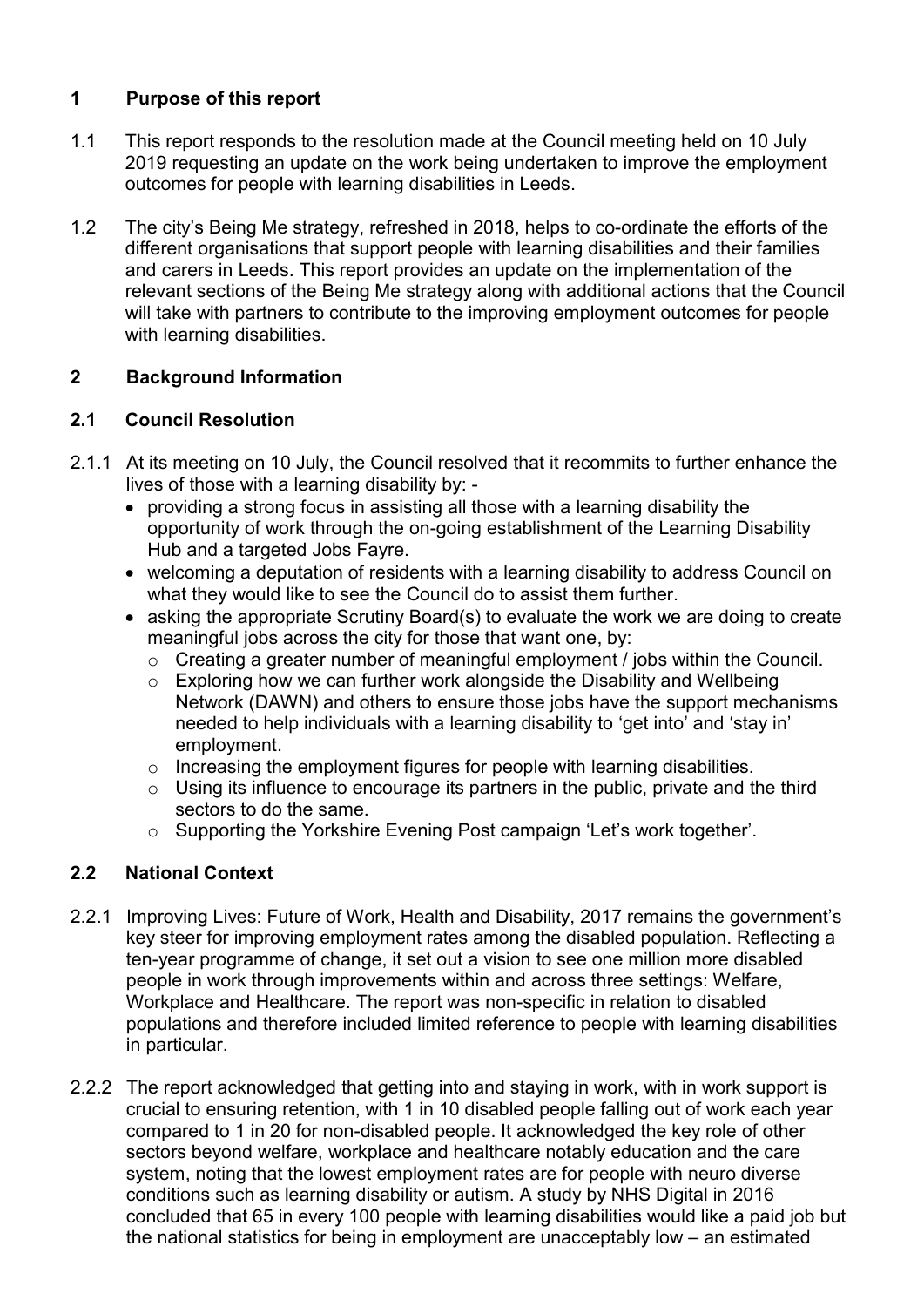5%, rising to circa 14% for those with autism. The employment rate for people with learning disabilities is markedly less than that for those with any disability and those without a disability.

## 2.3 Local Context

- 2.3.1 Language within the field of learning disability is complex, reflective of the conditions it seeks to describe. The terminology varies across populations, being different and more detailed for those up to the age of 25. It also varies between agencies, the Department for Work and Pensions and the Department of Health, for example. There are also preferences in using language that seeks to simplify and streamline and preferences for being accurate and specific. For example with autism, some use this term, others prefer to acknowledge that there is a spectrum and include that in the description. Some are neutral about including the condition within the wider 'learning disability' but given almost 80% of people with an autistic spectrum condition have no other learning disability, there is also a preference for being specific.
- 2.3.2 It is arguable that unlike some other groups who experience disadvantage in accessing the labour market and who have proactively shaped the language, for example black and minority ethnic, disabled people, the groups at the heart of this report have not yet been given the power or support to be so clearly self-defining. For the purposes of this report, all references to learning disability assume the broadest and most inclusive view of these conditions and disabilities.
- 2.3.3 The city has demonstrated its commitment to improving outcomes for people with learning disabilities through the adoption of its Being Me strategy. This is delivered through partnership structures including the Leeds Learning Disability Partnership Board, chaired by the Council, the third sector led Employment Task Group and a programme of work to better connect people to inclusive and flexible opportunities. However, employment outcomes for people with learning disabilities do not currently reflect the ambition and aspiration in the Leeds Inclusive Growth Strategy and it is important that we accelerate and increase our efforts to improve these outcomes.
- 2.3.4 Leeds has a broad range of services in place helping people with learning disabilities to overcome barriers impacting on their ability to move closer to the labour market. These services commissioned by organisations including the local authority and the Department for Work and Pensions (DWP) are primarily delivered by the third sector. Many of these delivery organisations face challenges around their capacity to effectively respond to the on-going demand for and the complex nature of this type of support.

# 2.4 Current Position – Young People

- 2.4.1 Leeds Preparing for Adulthood Strategy 2017 2022 focuses on aspiration and opportunity for young people and support during their transition into adulthood, to reach their full potential. One of the 4 key priorities is around enabling and empowering young people to take part in employment, learning or training opportunities and key actions supporting this priority include: increasing the number of supported internships, ensuring study programmes include employment, increasing the number of job coaches and developing relationships with employers.
- 2.4.2 In Leeds almost 14% of children have Special Educational Needs or Disabilities (SEND) and for 1.9% of pupils these are sufficiently significant to be supported through a statutory, multi‐agency 'Education Health and Care Plan' (EHCP). This proportion is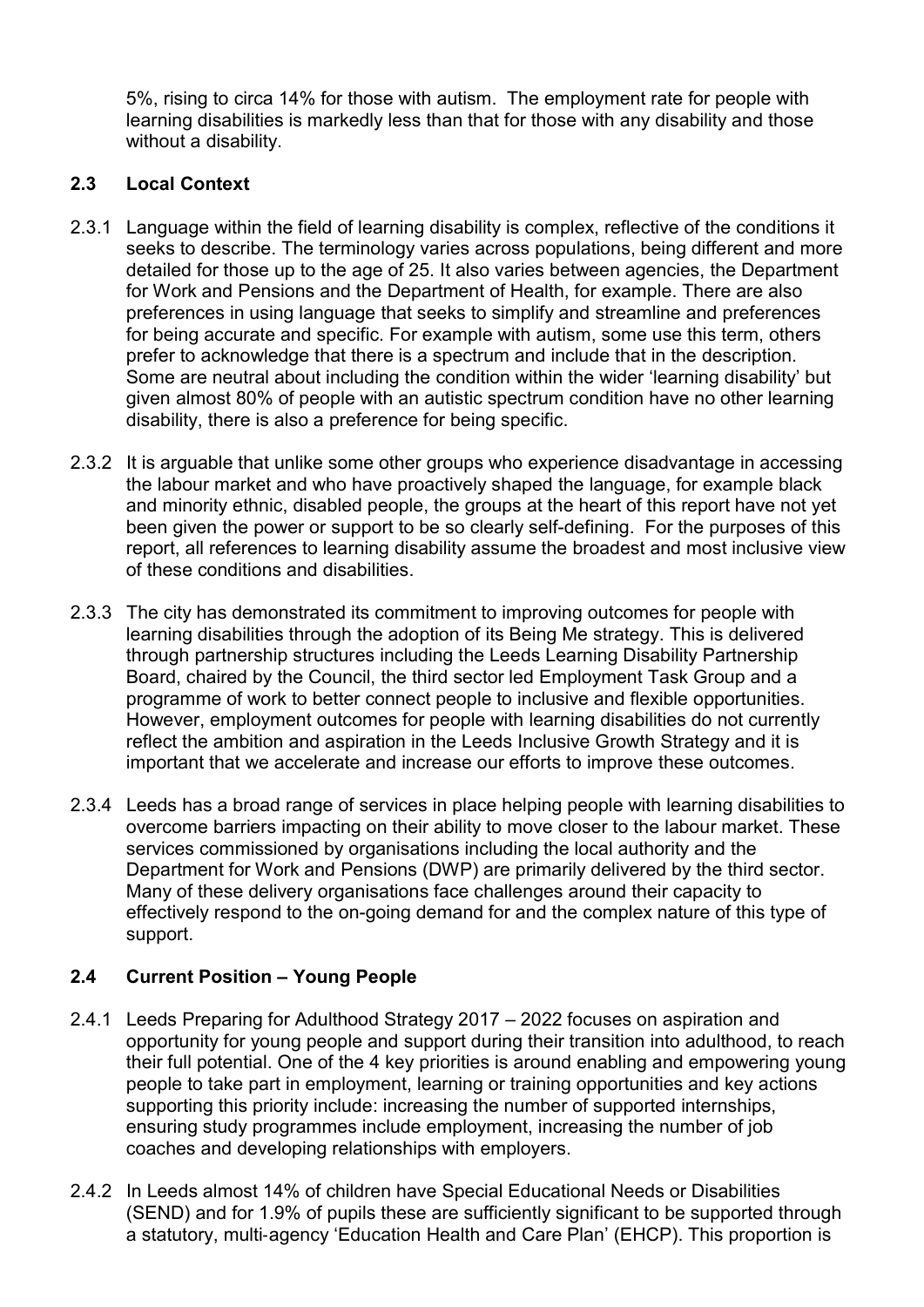well below the national average (2.9%) and that seen in similar areas (2.98%). However, the volume of EHCP's has risen significantly over the last year with an 80% increase in assessments in the last 5 years. EHCP plans ceased for 49 pupils with learning disabilities or autism as the primary need in the 2018/19 academic year. 14 (33%) of those pupils have employment as their recorded destination.

- 2.4.3 SEND pupils are most likely to go to a sustained destination within a further education college. Of the 1,075 pupils with SEND leaving Key Stage 4 in 2015/16, 75% went onto a sustained education destination in 2016/17; the highest proportion (40%) sustained their destination at a further education college. The majority of pupils that attend a Leeds SILC remain in the sixth form Post 16 until they are 19. The small numbers of Key Stage 4 pupils means that a data breakdown below 'staying in education or entering employment' is not available due to the Department for Education's suppression rules.
	- 2.4.4 Leeds City College is a key provider in the city and has the highest number of high needs learners nationally, supporting a total of 3,000 learners of all ages. Enrolments for the 2019/20 academic year include 1,690 young people aged 14 -25 years identified as SEND or having an Education Health and Care Plan (EHCP). The College delivers a Foundation Study Programme promoting Independent Living, Community Inclusion, Health & Wellbeing and Employment Opportunities for learners from age 14. Each of these course options has a progressive and differentiated curriculum to meet individual needs. Predictive data is available for 60% of this current cohort which indicates that 83% will progress to another course within the college, 7% into employment and 10% will secure another positive outcome such as life skills and a move to independent living.

### 2.5 Current Position – Adults

- 2.5.1 Available data relating to the learning or employment status of adults with learning disabilities is not wholly accurate and there are discrepancies between sources. DWP estimate that of the 21,193 Universal Credit claimants in Leeds, 1,059 (5%) have a declared learning disability.
- 2.5.2 There are 2,123 people in receipt of long term support from the Council's Adults and Health services, who have a primary support reason of learning disability. 163 of this group are in paid employment, predominately part time. This represents 7.7% of the cohort for 2018-19, continuing an improving trend from the last two years when the rates were 6.7% and 6.1%. For comparison the 2017-18 England rate was 6.0%. Nationally and locally the care and support needs for the majority of people in this cohort means that they are not seeking paid employment.
- 2.5.3 Local authorities are required to complete the national Adult Social Care Outcomes Framework which includes the measure 'Proportion of adults with a primary support reason of learning disability in paid employment'. The provisional 2018/19 outcome of 163 (7.7%) is the highest recorded in Leeds and has shown continual year on year improvement for the last two years, 6.7% and 6.1% respectively. The result is above the 2017/18 averages for Yorkshire & Humber (7.4%), comparator authorities (4.4%) and all England (6.0%). Comparative performance figures for 2018/19 are not yet available.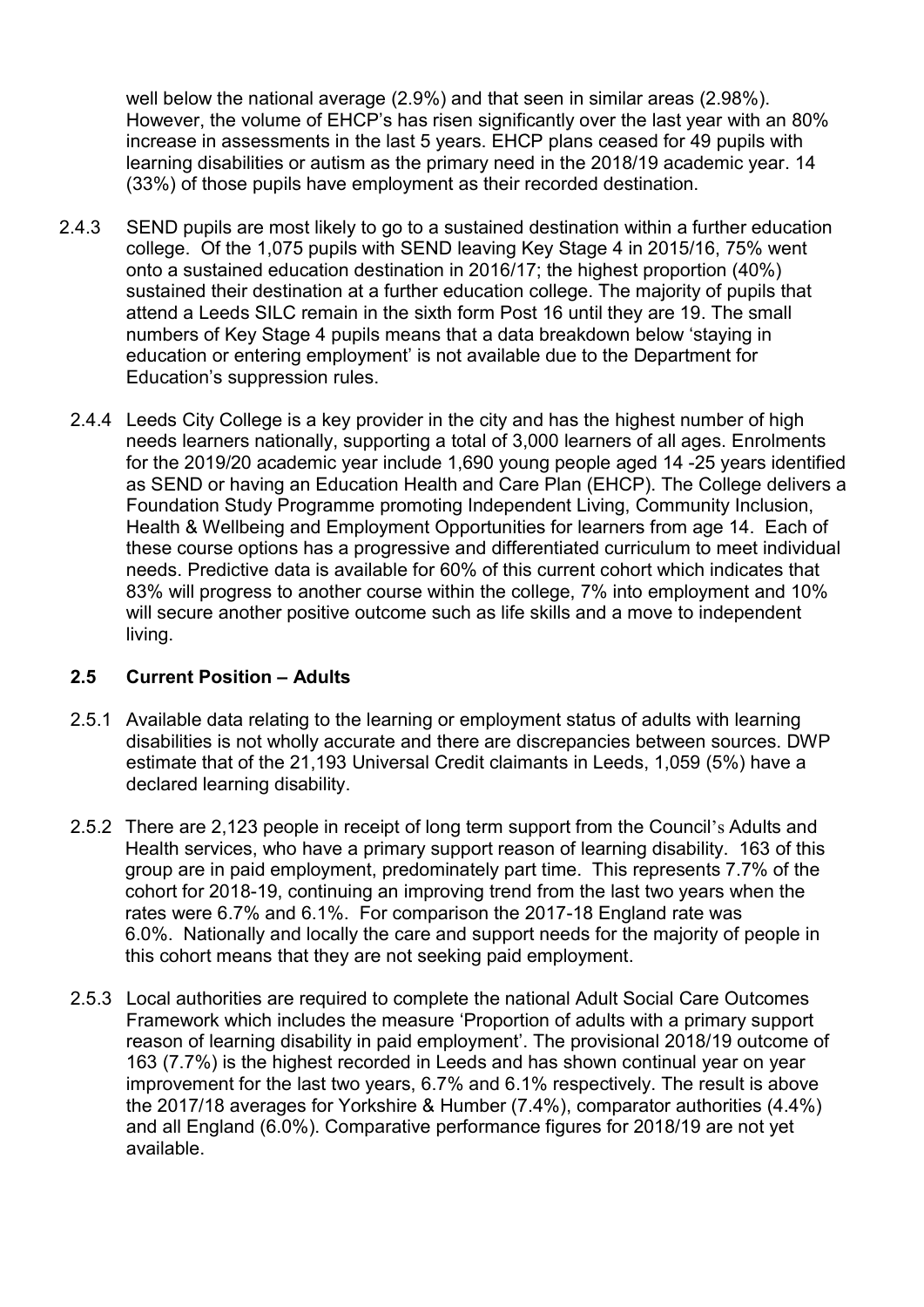## 3 Main Issues

### 3.1 Being Me Strategy – Being connected

- 3.1.1 The Being Me Strategy has three key themes: Being Well, Being Safe and Being Connected. The Being Connected theme is sub-divided into Social, Travel and Employment. Executive Board received a report including all aspects of the strategy's themes in 2018. This report will focus on the Employment theme.
- 3.1.2 To achieve the Being Connected Employment priorities, the Learning Disability Partnership Board committed over a three year period to focus on the following areas:-
	- Better Connections with Local Employers engaging employers and promoting inclusive recruitment
	- Stage 2 of the Being Me Project Adults and Health services support to individuals to secure employment
	- Skills for Work the provision of training programmes to support individuals to secure employment
	- **Experts by Experience** listening and working with service users to shape and deliver services
	- **Employment Task Group** to build partnerships that support collaboration and enable the sharing of information and best practice.

Progress in implementing each of these areas is summarised below.

#### 3.2 The Council as an Employer

- 3.2.1 As an employer, the Council is keen to ensure that its workforce represents the communities it serves and acts as an exemplar to others. Data from August 2019, shows that 6% of the Council's workforce have declared a disability (901) and 157 people from that group (approximately 1%) have declared they have a learning disability or cognitive impairment. It is optional for staff to disclose equality information and around 10% have not declared whether they would consider themselves disabled and the HR service is encouraging staff to update their records.
- 3.2.2 The Council has a long history of supporting staff with disabilities and has an active disability staff network, which has recently relaunched as the 'Disability and Wellbeing Network' (DAWN). DAWN is actively working to support people with learning disabilities in the Council and building relationships with organisations in the city to support the work of the HR and Employment and Skills services.
- 3.2.3 The Council is currently applying for DWP's Disability Confident Level 3 standard. The Disability Confident scheme validation encourages and supports employers to make the most of the talents disabled people can bring to the workplace at Levels 1 - Committed; Level 2 - Confident Employer; and Level 3 - Confident Leader. Each Disability Confident Level must be completed before moving onto the next and Level 3 commitments and actions are designed to support organisations acting as champions for Disability Confident within local and business communities and encouraging and supporting other businesses in their supply chains and networks to become Disability Confident.
- 3.2.4 The Council's recent review of its recruitment process and the development of a new approach to be implemented over coming months has supported change and has the potential for further improvement. A guaranteed interview scheme exists for disabled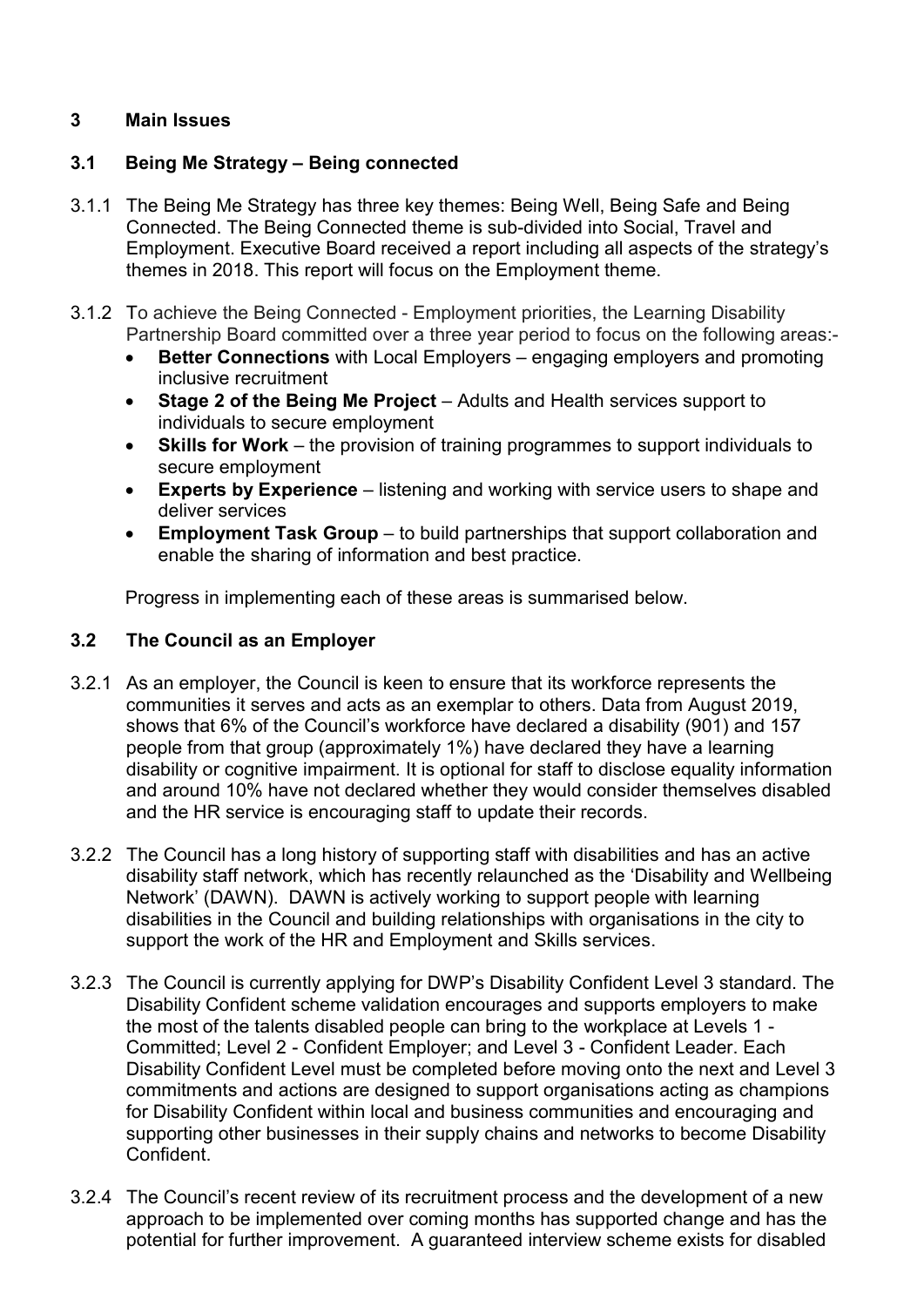candidates who meet the essential criteria in the Person Specification and this has been given greater prominence through the new recruitment system. The pack issued following receipt of an application, highlights the offer of support to people if they need help. The HR service is also proactively encouraging recruiting managers to consider more inclusive assessment methods, rather than a standard interview, to support people who may not be able to give their best in traditional approaches.

- 3.2.5 A review is also underway to improve how the Council manages, promotes, coordinates and secures positive outcomes from its work experience offer. Led by the HR service and supported by the Employment and Skills Service, the key purpose of the review is to ensure that the Council improves the consistency, quality and accessibility of work experience and placements and better connects those furthest away from employment. This will identify new opportunities and build on the many placements that are offered across a range of services and better connect these with the city's key employment support programmes and providers.
- 3.2.6 People with learning disabilities will be one of the groups prioritised for support through this new approach to work experience. A 'one front door' approach will be promoted to all organisations supporting this priority group so that more individuals are able to take advantage of the offer than is currently the case. The review also includes a focus on improving the quality of work experience placements by developing good practice models and exploring ways of tracking progress into work so that impact can be measured. The new approach will be launched early in the New Year.
- 3.2.7 Leeds Museums and Galleries service funded by the Eranda Rothschild Foundation has created STEM career experiences aimed at children with SEND. The current programme will run until December 2020 and covers the following key activities:-
	- Careers fairs Presentations and attendance at school careers fairs representing both STEM and arts/ heritage careers and the job roles available in museums, from conservation and curators to ICT, front of house and running the shop.
	- Outreach For pupils with SEND who are less likely to enjoy, or benefit from, a placement, outreach sessions can be delivered in school with museum objects which the pupils will be free to explore and learn from. There is also the option of a sensory workshop which is for pupils with more severe needs.
	- Career Taster days -A one day experience which allows groups of up to 15 pupils to take part in activities revolving around museum jobs. This includes archaeology, conservation and displays.
	- Placements For students aged 16 and over, one day placements at the Discovery Centre, Armley Mills and Leeds City Museum. Longer placements of 1 day a week for an extended period of time are being explored.

### 3.3 Better Connections with Local Employers

3.3.1 In April 2018, the Children and Families Directorate awarded Lighthouse Futures Trust a one off grant of £50,000 to partner them in growing Supported Internships across the city and a specialist recruitment offer. The Light House Futures Trust has significantly expanded the Employer's Network, which was initiated in 2017 and which now has 70 members on the database including KPMG; John Lewis Partnership; Sodexo; Johnson and Johnson; ITV; Pinsent Mason Law; Morrison's; Anchor Care; and Yorkshire Water. This will support up to 30 interns from October 2019. A feasibility study exploring the potential for a dedicated recruitment service, Talent Recruitment, focusing on young people with learning disabilities is due to report in the autumn.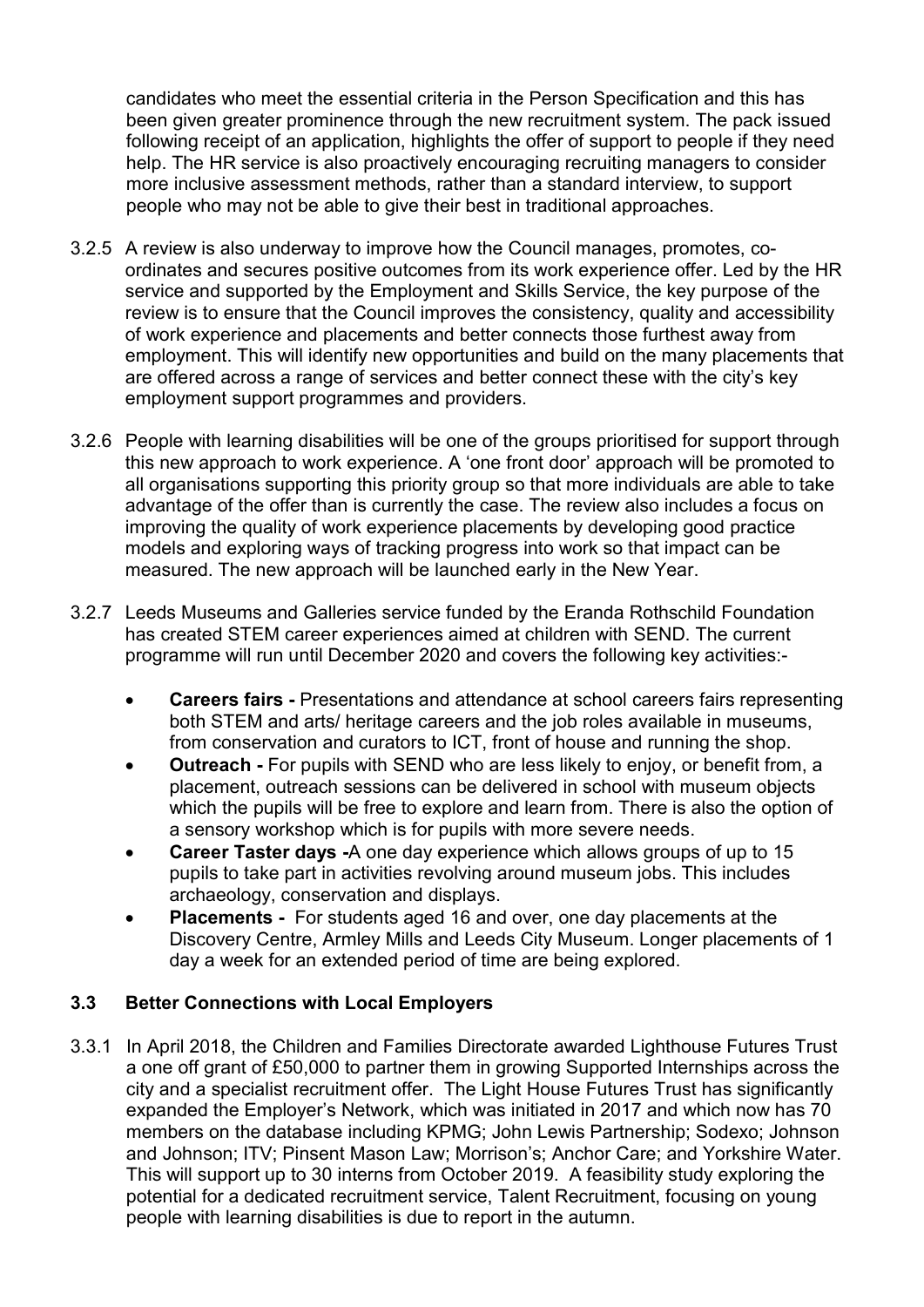- 3.3.2 A good practice guide for employers considering offering work experience and internships to young people has been developed by the Children and Families directorate. For positive and meaningful work experience placements and internships for those most in need it seeks to ensure that for example:
	- planned consultation including support worker/teacher
	- offer is tailored to their individual needs and interests and ideally with flexibility in length and delivery
	- a range of options are available tasters to extended placements
	- clear outcomes in terms of learning, development and employment
	- tailored support such as job coaching, work place buddy
- 3.3.3 For adults, nineteen different learning disability day opportunities are being delivered through third sector organisations funded through the Adults and Health directorate. Commissioners have worked with these organisations to ensure the projects are focused on the priority areas outlined in the Being Me strategy, including employment. The majority of the projects have tailored offers which support people to develop employability skills in areas including hospitality, retail and the environment. Delivering organisations also directly employ people with learning disabilities through their grant or contract funding.
- 3.3.4 The Council, Jobcentre Plus, Leeds City College and a number of other partners have delivered the Hidden Talents Employment Fair for the last three years. Focusing on adults with autism and building on previous success, with circa 200 people attending each Fair, this year's event in October, will host over 20 employers including Morgan Tindall, Hermes, Esh Group and the employment support provider The Prince's Trust.

#### 3.4 Stage 2 of the Being Me Project

3.4.1 This is a strength based approach to supporting adults with learning disabilities into employment taken forward by the Adults and Health Directorate with specific areas of focus including Improving Social Worker capacity to signpost to pre-employment support; Risk enablement, Employment enablement; strength based providers and improving the capacity of individuals to engage in their reviews. Employment aspirations are also explored as part of the Service User Questionnaire which service users asked to complete before their review to inform the discussions and to ensure the focus is on what they want to talk about.

### 3.5 Skills for Work

- 3.5.1 Following the success of the pop-up shop for handmade crafts and gifts, the Compass House project, pupils from the Special Integrated Learning Centres (SILCS) will have this opportunity every 6 months, providing them with invaluable experience and the opportunity to develop new skills in a real, trading environment.
- 3.5.2 Over the last year, over a 100 skills courses exclusively for adults with learning disabilities have been commissioned by the Employment and Skills service through the Leeds Adult Learning Programme. 665 people attended courses that covered a range of skill areas from creative media and computer skills to programmes that develop skills for work including Life Skills, Welcome to Volunteering and Job Clubs. Many other learners who self-identified as having learning disabilities also engaged in the wider Leeds Adult Learning course offer. The specialist sessions focus on developing confidence, social skills and promoting independence. Learners have access to individual and tailored advice to help them secure supported volunteering opportunities or paid work. The intended destination data collated from learners in 218/19 indicated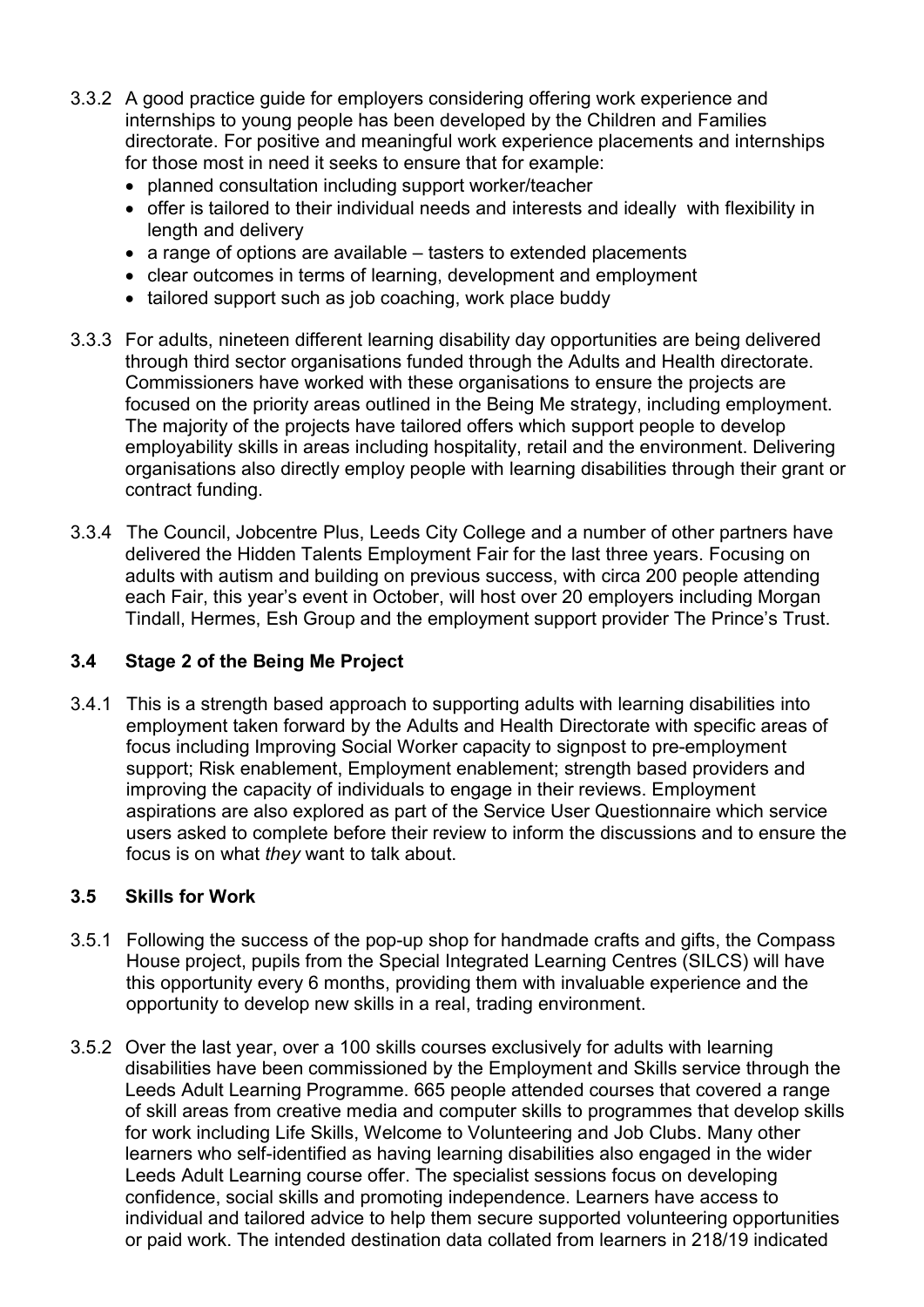that 70% plan further learning at the end of their course, 2% will seek part time employment, 2% will undertake volunteering and 26 % had no plans.

- 3.5.3 The Employ Me project delivered by Royal Mencap and supported by a grant from Adults and Health directorate is a specialist programme of support to help people with learning disabilities find work. In the last year this project has achieved 9 work trials, 14 voluntary work placements, 24 progressions into further learning and 18 progressions into paid employment.
- 3.5.4 The Adults and Health directorate has adopted a Test and Learn approach across a range of activities to discover and grow, sometimes small but significant, interventions that can make a real difference to the lives of individuals. Examples of this approach include spot-purchased day opportunities focusing on employment developed by a number of third and voluntary sector organisations in line with individuals' care plans and supporting a person with a learning disability through the training course to deliver travel training to enable her to become a deliverer. The skills and confidence gained by individuals have been transformational and there are plans to explore a sustainable funding solution to continue this model.

### 3.6 Experts by Experience:

- 3.6.1 Adults and Health is focusing on the frequency of and intelligence gained from conversations about employment with people with learning disabilities accessing services. This enables a better understanding of the barriers and uses that information and experience to support other people considering employment and employers considering recruitment of someone with a learning disability. HR colleagues will connect to the findings from the Experts by Experience work to help inform the council's approach to work experience and enable a check and challenge of the end to end recruitment process to improve workforce diversity.
- 3.6.2 CHANGE, a national charity, held an event in Leeds which was attended by over 100 people with learning disabilities. Working with partners Keyring, an accommodation provider and the Leeds Beckett University Business School, the event sought to collate a range of proposals to improve services for people with learning disabilities to present at their first ever national Summit. The key proposal was that the biggest difference in services and in the lives of people with learning disabilities would be if they, themselves were properly employed to co-develop and co-deliver their own services. The findings will be disseminated at an event scheduled at the end of October 2019. A number of partners, including the Council, will be represented to understand the outcomes of the research, the recommendations arising from recent practice and explore how these may be taken forward within organisations across the city.

# 3.7 Employment Task Group

- 3.7.1 The group, chaired by Tenfold, a charity which supports voluntary sector organisations who work with and for people with learning disabilities in Leeds, includes representation from the private, public and third sectors. It has taken a key role in sharing information and best practice, identifying the need for change and lobbying relevant organisations e.g. action on travel passes and delivery of the DWP Access to Work Programme. The Council's work experience review project will connect with the Employment Task Group to help consider the impact of the new approach on people with learning disabilities.
- 3.7.2 The Group's key area of work has been developing the proposal for a Learning Disability Hub. The initial concept of a virtual hub to gather and share information about the opportunities and services that are available in Leeds, primarily focused on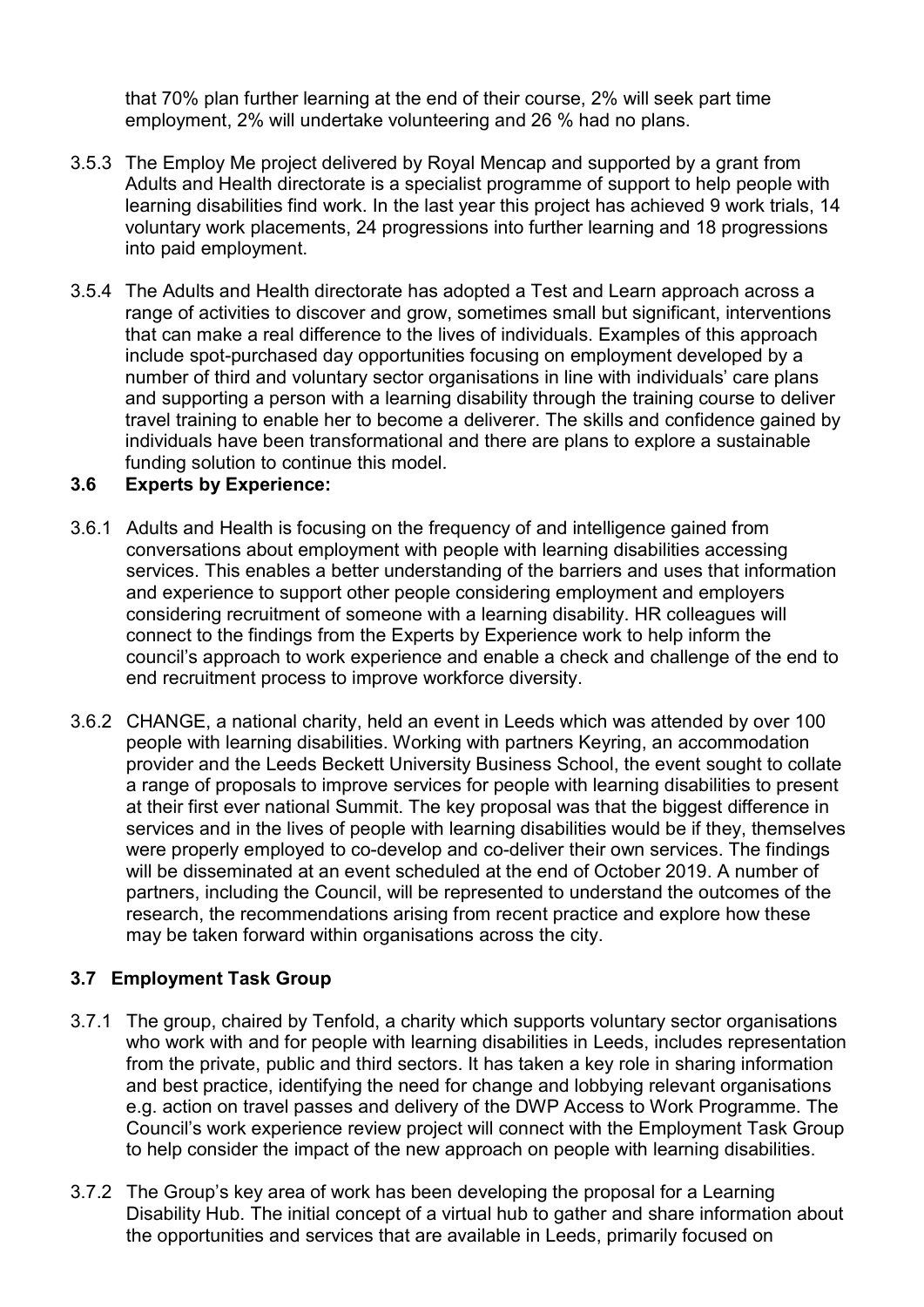employment, was presented and discussed at a meeting in February 2019 and was positively received.

- 3.7.3 The main role of the hub would be information sharing i.e. gathering, collating and sharing information on employment support services, skills training and employment opportunities available, in Leeds, across public, private and third sectors. This will aim to provide better co-ordination across services and agencies by pulling information, networks, support and opportunities together in one place, to support access to employment. In the longer term this will support more effective alignment and the development of a more coherent city offer. Information and resources will relate to specific groups - people with learning disabilities, family members or carers and employers.
- 3.7.4 The hub will utilise a web based platform that seeks to co-ordinate existing support, rather than to create a new service or organisation. As the Maze, www.through-themaze.org.uk provides signposting to general support, the Hub would focus on employment support as part of the current website or closely linked to it. There is broad support for the Hub to be hosted by a third sector organisation. This would maximise coherence across the sectors, offer flexibility and agility and build on the trusted relationships with existing stakeholders. The development and implementation of the hub would be overseen by a steering group - the Employment Task Group or a sub-set of it.
- 3.7.5 Feedback is being collated to inform a final project specification and the identification of a host organisation will be identified which does not deliver any of the services included within the Hub. Further actions will then include:-
	- Identifying and securing long term funding
	- Developing and managing a costed work plan
	- Undertake existing provision mapping with partners
	- Overseeing the web design and production
	- Implementing a communications plan
	- Establishing a steering group
- 3.7.6 Subject to further discussion and confirmation of costs, grant funding can be made available from the Employment and Skills service budget to contribute to the hub development costs. It is anticipated that once established, the Hub would require a staffing resource for administration, development and promotion. Funding for these and a number of other revenue costs will be sought from a number of sources. The development and general operational costs will be identified and agreed following confirmation of the host organisation, their organisational capacity and their detailed project and resourcing plan.

# 3.8 Continuing Challenges

- 3.8.1 Despite the city's progress and success in partnerships and practice, a range of employment challenges remain on a number of levels:-
	- For individuals and their families and carers:
		- o A lack of self confidence in, and or self-awareness of the skills, knowledge and experience individuals might need to get a job and the support available
		- o The increasing use of online applications and psychometric tests can mean candidates with learning disabilities do not perform as well as other candidates, despite their ability to do the job
		- $\circ$  Concerns about the impact of paid work on benefit payments to the household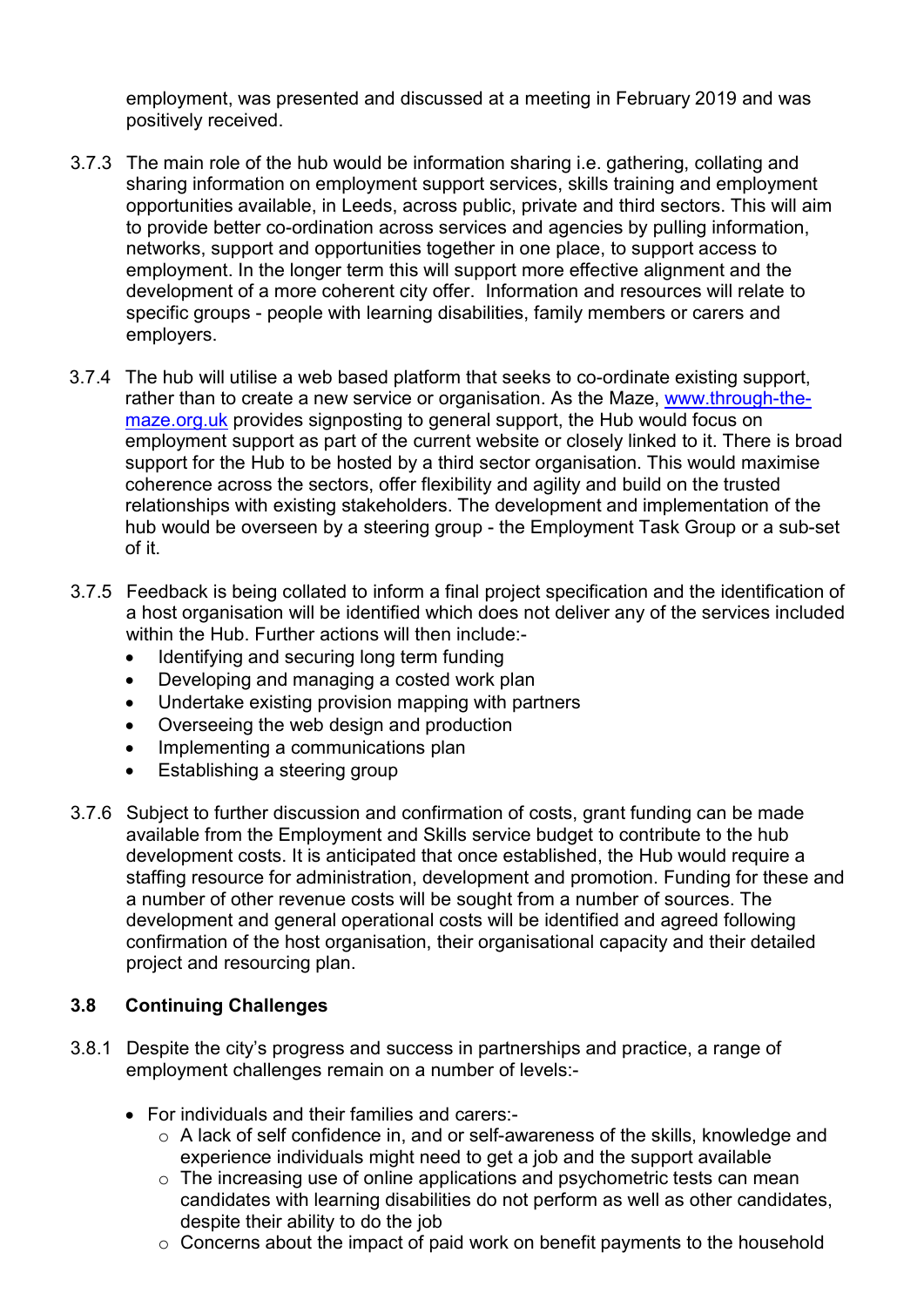- o Insufficient employer commitment to provide a paid job as an outcome from work experience or unpaid internships
- o Lack of ongoing post-employment support
- For the Employer:-
	- $\circ$  A lack of awareness and understanding about the capabilities of an individual with a learning disability and the perception that employing people with learning disabilities is costly in terms of adjustments, productivity, impact on customers and or staff
	- $\circ$  Multiple approaches by multiple agencies may result in fatigue and reluctance
	- o Lack of post recruitment support
- For the City:
	- o A growing number of young people with a diagnosis of autism or learning disability
	- o A lack of sufficient specialist employment support staff and qualified job coaches
	- $\circ$  Impact of payment by results funding on the access to and support offered within some contracted programmes for people with learning disabilities
	- $\circ$  A number of third sector providers rely on very small staff teams and often struggle to meet the needs of candidates, family and employers simultaneously
	- o Limited funding can increase competition over collaboration
	- o Employer engagement by specialist organisations is un-coordinated and disparate. Each have links with a range of local employers across all sectors and in most instances, promoting their own service.
- 3.8.2 The city challenges are compounded by the mismatch in scale and resource. For example, the growing number of young people with complex needs and the increasing trend for parents to choose specialist over mainstream schools intensifies the pressure on the city's specialist resource. It is predicted that approximately 200 additional places will be needed each year. The current economic pressures and uncertainty for business can mean that adopting more inclusive recruitment practices beyond the historic and familiar feel more challenging and consequently less desirable. Together the above have the potential to detrimentally impact people with learning disabilities. These factors require us to redouble our efforts to improve outcomes by better collaboration, focus and action.

#### 3.9 Further Actions

- 3.9.1 There are a number of issues which require further work to strengthen the implementation of the strategy. For example, there is a need to develop a better understanding of the respective services between care managers and frontline Jobcentre Plus staff. The Employment and Skills service has put in place a development programme with staff at the Council's Osmondthorpe Hub. Here Jobcentre Plus managers have delivered information sessions on benefits and the impact of current and imminent welfare transition programmes and arranged for care staff to visit local Jobcentres to refresh their knowledge and experience first-hand the service offer to customers. It is proposed that this is rolled out to a wider group of staff.
- 3.9.2 The Council's work experience and placements review offers an opportunity to explore how we can adapt our current processes to better support people with learning disabilities into employment. Areas to explore further include job carving and placement carving, reviewing the accessibility of the application process and whether there are opportunities to create volunteering or employment opportunities through peer support. Further work is required to fully understand the practicalities, funding and suitability of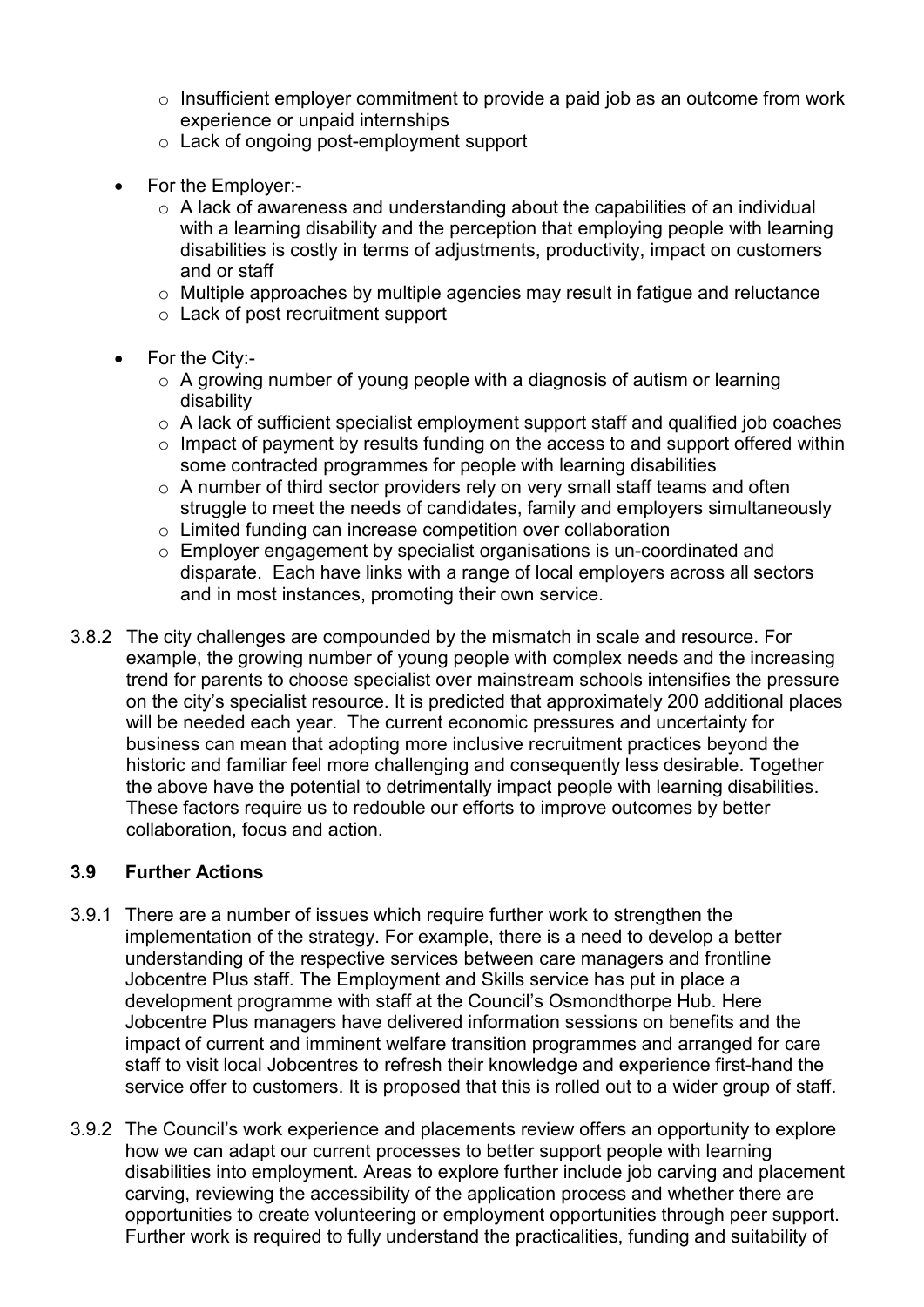these initiatives and how this could be managed within current financial and capacity constraints.

- 3.9.3 The Employment and Skills service has recently established the Employment Hub as the access point to a range of employment support services to all residents seeking work. Included within this is an ESIF 3 year programme within which there is capacity to provide some additional targeted services. Parties interested in working as a delivery partner over a 3 year period to provide specialist support to people with learning disabilities to secure employment will be invited to submit proposals in September.
- 3.9.4 The wider employer network of the Employment and Skills service includes many of the biggest organisations in the City that have previously engaged with a range of programmes to support priority groups of residents into work. The network provides the opportunity to explore with the largest employers in the city their current employment policies and practice and their capacity to create a more inclusive and diverse workforce representative of the communities we serve locally.
- 3.9.5 It is important that we measure and monitor the quality, effectiveness and impact of the interventions we deliver and promote as a Council. Aligned to the Ofsted Inspection framework, the adult learning provision for people with learning disabilities delivered by the Employment and Skills service is part of the annual cycle of service improvement planning. A review of services currently commissioned by Adults and Health will commence shortly. This will examine the extent to which they are successful in enabling people with learning disabilities to secure and remain in paid employment. The review outcomes will inform future commissioning. Further work is required to better understand the city-wide picture of provision delivered by partners, how this be better aligned to avoid duplication and cover growing and unmet needs; effectiveness and impact; share best practice and service user experience. The Employment Task Group and Hub could make a significant contribution to building and influencing the development of this information.

### 4.0 Corporate Considerations

### 4.1 Consultation and engagement

- 4.1.1 The strategy was developed in collaboration with people with learning disabilities, family, carers, voluntary sector partners, the NHS and the Council. The specific groups consulted included: the Leeds Learning Disability Partnership Board, People's Parliament, the Carers' Reference Group, Forum Central voluntary sector partners, the Health Task Group, the Community Task Group and the Strategy Co-Design Team.
- 4.1.2 Ongoing activity against the strategy has maintained this scale of engagement. Stage 2 of the Being Me Project continues to engage with The Carers Network alongside people with learning disabilities. Activity to date has been informed by a wide range of partners from across the Council, other statutory partners, the third and private sector. Further work will be undertaken with stakeholders to enable them to inform and shape the content and delivery of the proposed Learning Disability Hub to ensure an integrated service is designed to achieve a step change in provision.
- 4.1.3 The Executive Member for Learning, Skills and Employment along with the Executive Members for Adults and Health and Children and Families have been consulted on the proposed approach to continue to build on the foundations of the Being Me Strategy.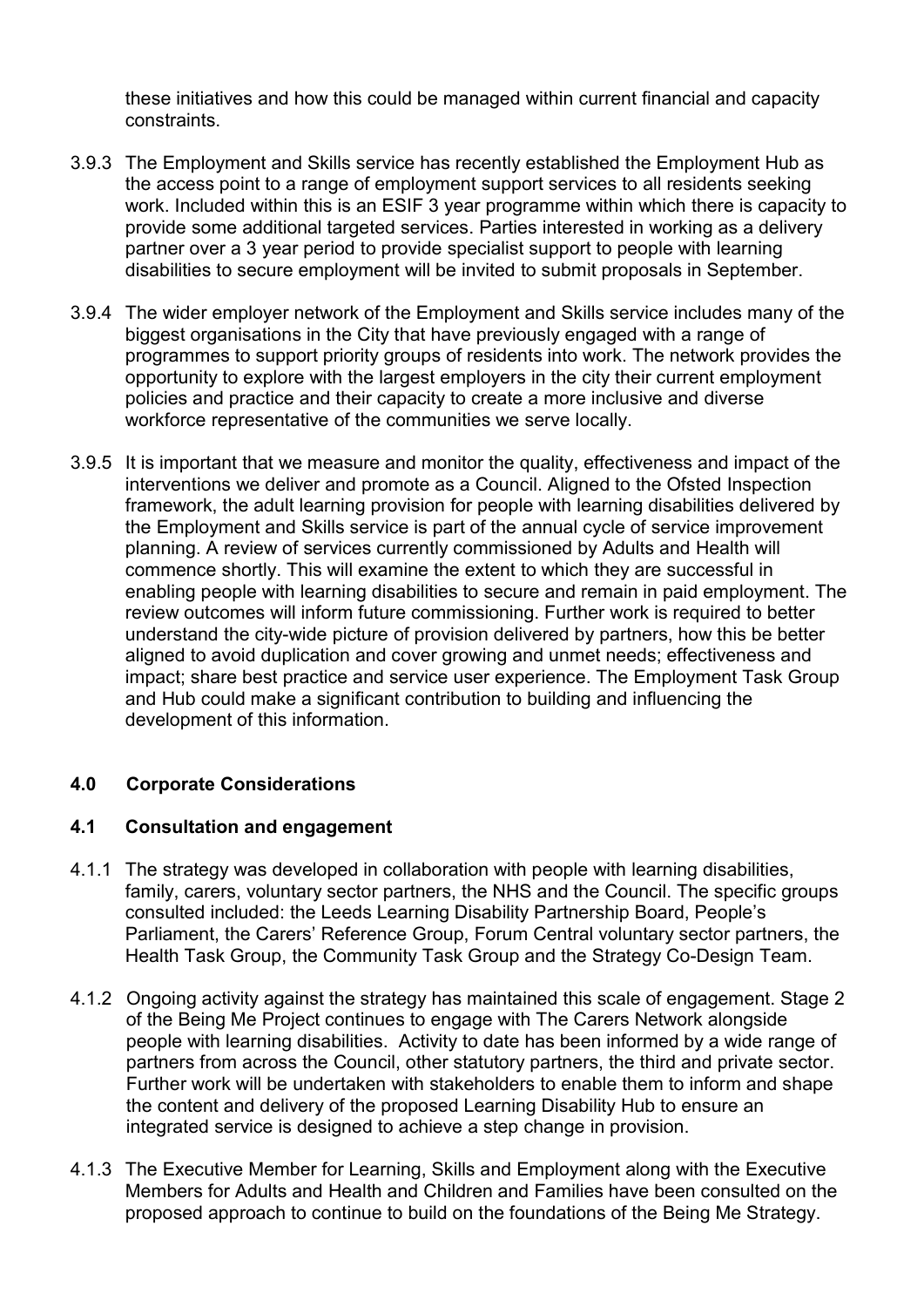## 4.2 Equality and diversity / cohesion and integration

- 4.2.1 The strategy seeks to impact positively on equality, diversity and inclusion by improving life chances, through work and meaningful, enriched activities. It seeks to improve outcomes for those who require greater levels of support to overcome barriers and improve their access to learning, leisure training and employment opportunities.
- 4.2.2 This is an update on the implementation of the strategy and does not include specific proposals for approval at this stage. All additional activities and programmes under development will be subject to an Equality, Diversity, Cohesion and Integration screening to ensure that the proposals are reflective of the Council's equality, diversity and inclusion principles.

### 4.3 Council policies and the Best Council Plan

- 4.3.1 The Being Me Strategy and the activities delivered by the Council and its partners set out in the report contribute directly to our ambitions to enable all of our residents to benefit from a strong economy in a compassionate city. In particular, this range of activity contributes to the Best Council Plan outcome for everyone in Leeds to earn enough to support themselves and their families and the Best Council Plan priorities around providing employment support and supporting economic growth and access to economic opportunities. It also supports our ambitions to be a city where all children and young people can grow up to lead economically active and rewarding lives.
- 4.3.2 The activities set out in the report will also contribute to the achievement of the calls to action in the Leeds Talent and Skills Plan, the Leeds Inclusive Growth Strategy and the Health and Wellbeing Strategy to increase labour market activity and productivity through a more representative workforce and improve workplace health. Aligning the strategic objectives of inclusive growth and better health and wellbeing is a priority for Leeds. Improving employment outcomes for people with Learning Disabilities embodies this approach.

### 4.3.3 Climate Emergency

There are no direct adverse impacts on climate change arising from the activities outlined in this report. Web enabled services, primarily through the proposed Hub, will assist people to more efficiently and effectively navigate and access services, potentially reducing the need for unnecessary face to face visits and contacts. Providers of support services to people with learning disabilities are committed to developing electronic easy read material wherever possible to maximise access and digital inclusion.

### 4.4 Resources, procurement and value for money

4.4.1 To date, much work has progressed within existing resources and is already delivering benefits in terms of building capacity and collaboration across the Council and its partners. Where external resource has been secured for specific programme delivery, every opportunity has been taken to build in targeted measures and outcomes for people with learning disabilities to move closer to employment and whom we seek to prioritise through this approach.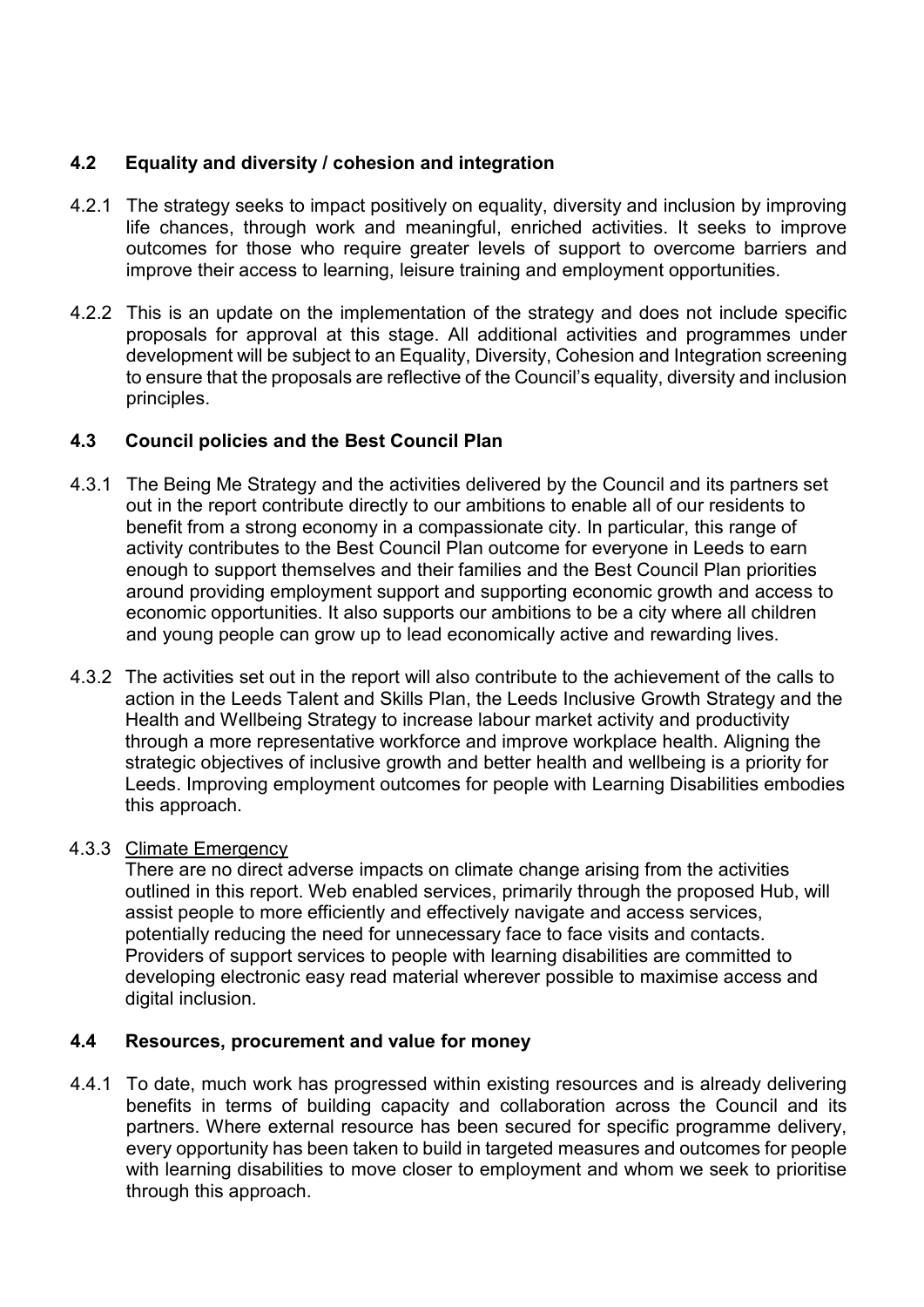4.4.2 The alignment of existing services and provision is enabling the city to make better use of its local, multi-sector resource. The proposal to achieve closer working by sharing information and intelligence and aligning services through the Hub will have the potential to realise efficiencies and improved outcomes and ultimately reduced costs to public and other services.

## 4.5 Legal implications, access to information, and call-in

- 4.5.1 There are no specific legal implications arising from the recommendations in this report.
- 4.5.2 This report is eligible for Call-In.

#### 4.6 Risk management

4.6.1 A fragmented approach to supporting people with learning disabilities into employment risks that public resources will not be deployed and targeted effectively. Activity will continue to be monitored and reviewed with key stakeholders to inform the evolving programme of work and continue building partnerships and collaborative approaches to realign existing resources and secure new resources where appropriate. The Learning Disability Partnership Board will shape and endorse activity, check progress and evaluate outcomes. The Employment Task Group will be instrumental in implementing activity and planning joint work to realise the Being Me strategy.

#### 5. Conclusions

- 5.1 The Being Me Strategy as a city wide framework has profile and is underpinned by and complemented by the work of a range of individual organisations and it is essential that it is maintained and developed. Good progress has been made to date in building connections to support people with learning disabilities and improve employment outcomes. Further collaboration to build a co-ordinated approach through a Hub model will provide additional and significant benefits.
- 5.2 Despite the ongoing challenges, the city has huge potential characterised by a clear strategic focus, willingness from the public sector and a small but experienced group of third sector partners with the passion to make a difference. There is a growing understanding amongst employers of the benefits that providing a good job for someone with a learning disability provides. However, there is work to do on simplifying the means to bring this about and the support to do so. Finally, Leeds has great pool of potential candidates who really want to work, but need some extra support to find and keep a job.

### 6. Recommendations

- 6.1 Executive Board is asked to:
	- i) Note the work undertaken to date and the progress achieved against the priorities in the employment strand of Being Connected in the Being Me Strategy
	- ii) Support the continued engagement with a broad range of stakeholders to improve employment outcomes for people with learning disabilities and note the opportunities presented through the ongoing work to develop a Hub for the city and additional targeted employment support for adults with learning disabilities.